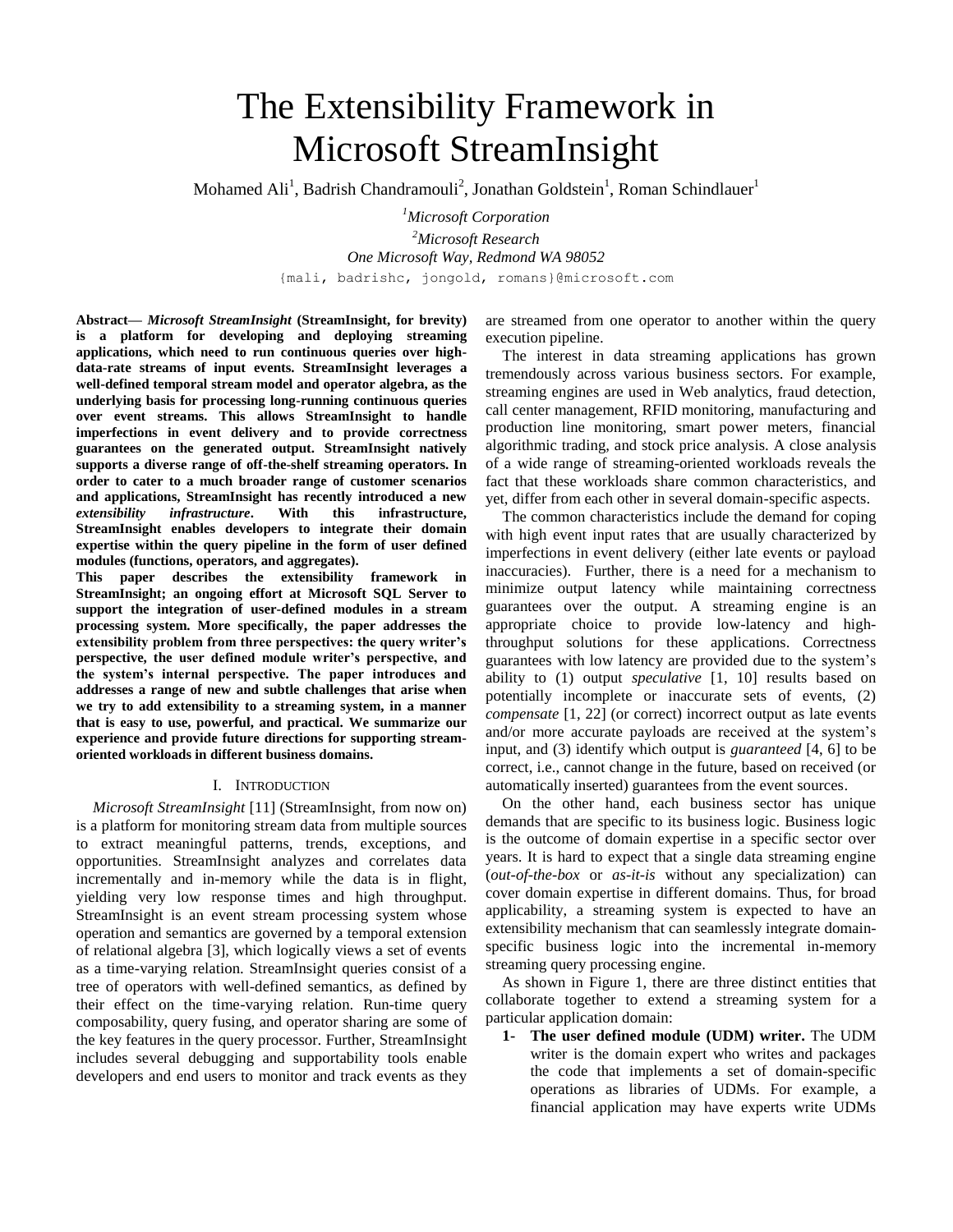that can detect interesting complex chart patterns [19] in real-time stock feeds.

- **2- The query writer.** The query writer invokes a UDM as part of the query logic. A query is expected to have one or more UDMs wired together with standard streaming operators (e.g., filter, project, joins) in the same query pipeline. Note that multiple query writers may leverage the same existing repository of UDMs for accomplishing specific business objectives. The typical query writer does not have a deep understanding of the technical domain-specific details within UDMs, but is an expert at understanding enduser requirements and developing queries to meet these requirements. Continuing the financial example discussed above, the query writer may write a complex query (and the surrounding glue application) that correlates across stock feeds from multiple stock exchanges, performs necessary pre-processing and filtering, applies a UDM to detect a particular chart pattern, and delivers the results as part of a trader's dashboard.
- **3- The extensibility framework.** The extensibility framework is an internal system component that connects the UDM writer and the query writer. The UDMs are deployed to the framework and made available to query writers to use as part of their queries. The framework executes the UDM logic on demand based on the query to be executed. Thus, the framework provides convenience, flexibility, and efficiency for both the UDM writer and the query writer.

Microsoft StreamInsight is designed to satisfy the requirements of streaming-oriented workloads. Meanwhile, StreamInsight provides the vehicle to integrate business logic into the execution query pipeline through its extensibility framework. This paper describes the extensibility framework in Microsoft StreamInsight with particular emphasis on the roles of the UDM writer, the query writer, and the system's internals to deliver efficient and extensible solutions to business needs.

# *A. Design Principles and Contributions*

The extensibility framework in Microsoft StreamInsight has been architected to achieve several design principles. These design principles contribute to the flexibility, efficiency and the seamless integration of a wide range of user defined modules into the continuous query processing pipeline. We summarize our design principles as follows:

# *1) Ease-of-use*

This principle favors query writers over UDM writers. A UDM is written once and is used by many queries over time. Hence, UDM details are expected to be hidden from the query writer who invokes the UDM by name and, possibly, passes some initialization parameters if needed.

### *2) Flexibility and reusability*



Figure 1: Entities in a streaming solution for a domain.

This principle provides the query writer with the ability to change the event membership in the set of events that are passed to the UDM every time the UDM is invoked. The temporal attributes if input and output events can be altered based on the query semantics. This principle gives the flexibility of re-using the same UDM under different circumstances.

#### *3) Portability and compatibility*

This principle favors simple UDM writers or UDM writers who published libraries of UDMs under traditional (nontemporal) database systems. These libraries can be ported to Microsoft StreamInsight with minimal porting effort. Without violating the UDM's view of data as a relational table, StreamInsight handles the temporal aspect of events and handles imperfections in event delivery on behalf of the UDM writer.

## *4) Powerful control over time-management and efficiency*

This principle favors advanced UDM writers who claim responsibility of managing the temporal aspect of events seeking maximum power and efficiency in the UDM. The system provides the UDM writer with the ability to read/generate the input/output timestamps of events. Meanwhile, it provides the query writer with the ability to override the UDM time management and to revert back to default system timestamping policy. Further, it allows advanced UDM writers to increase efficiency in the streaming setting, by providing them with facilities to express incremental computations for the UDM.

#### *5) Breaking optimization boundaries*

A UDM stands as optimization boundary in the query pipeline. Because a UDM is a black box to the optimizer, it is hard to reason about optimization opportunities. However, working hand-in-hand with the UDM writer, the UDM writer has the option to provide several properties about the UDM through well-defined interfaces. The optimizer reasons about these properties and shoots for optimization opportunities.

# *6) Liveliness*

Liveliness is a bi-fold aspect: (1) it is the ability to guarantee that output results are accurate and stable (i.e., will not to be retracted) up to a specific point in the application time, and (2) to keep advancing the output time as input time advances. This principle is concerned with generating signals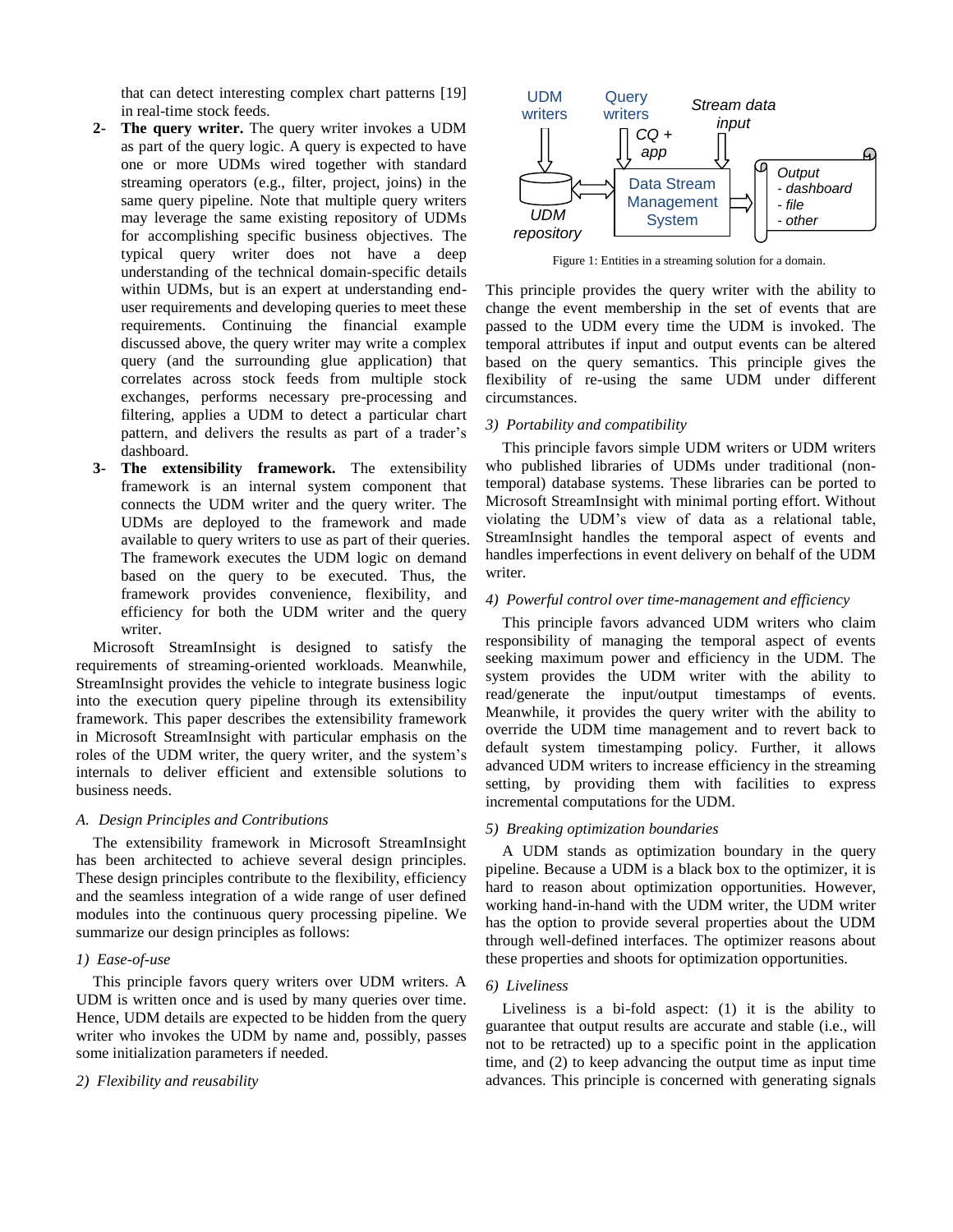that advance the output time properly as the system receives signals that indicate advances in the input time.

# *B. Paper Outline*

The remainder of this paper is organized as follows: Section 2 provides some basic background on streams, and introduces our new concept of windowing for the extensibility framework. Then, we cover the details of the extensibility solution, by exploring the problem from three perspectives: the query writer's perspective (Section 3), the user defined module writer's perspective (Section 4), and the system's internal perspective (Section 5). We summarize our experiences and lessons learned in Section 6, and finally conclude the paper in Section 7.

# II. STREAMS, EVENTS, AND WINDOWS

A Data Stream Management System (DSMS) [8, 9, 11, 14, 15, 16] is a system that enables applications to issue longrunning continuous queries (CQs) that monitor and process streams of data in real time. DSMSs are used for efficient realtime data processing in a broad range of applications. While the core concepts are generalizable to any streaming system, this paper focuses on *Microsoft StreamInsight*, which is based on the CEDR [1, 2] research project.

## *A. Streams and Events*

A physical stream is a potentially unbounded sequence  $\{e_1, e_2, \ldots, e_n\}$  $e_2, \ldots$  } of events. An event  $e_i = \langle p, c \rangle$  is a notification from the outside world (e.g., sensor) that consists of: (1) a payload  $p = \langle p_1, \ldots, p_k \rangle$ , and (2) a control parameter *c* that provides metadata about the event. While the exact nature of the control parameter associated with events varies across systems [1, 10, 17], two common notions are: (1) an event generation time, and (2) a duration, which indicates the period of time over which an event can influence output. We capture these by defining  $c = \langle LE, RE \rangle$ , where the time interval [LE, RE) specifies the period (or lifetime) over which the event contributes to output. The *left endpoint* (LE) of this interval, also called *start time*, is the application time of event generation, also called the event timestamp. Assuming the event lasts for *x* time units, the *right endpoint* of an event, also called *end time*, is simply  $RE = LE + x$ .

**Compensations** StreamInsight allows users to issue compensations (or corrections) for earlier reported events, by the notion of *retractions* [1, 20, 21, 22], which indicates a modification of the lifetime of an earlier event. This is supported by an optional third control parameter RE<sub>new</sub>, that indicates the new right endpoint of the corresponding event. Event deletion (called a full retraction) is expressed by setting REnew=LE (i.e., zero lifetime).

**Canonical History Table (CHT)** This is the logical representation of a stream. Each entry in a CHT consists of a lifetime (LE and RE) and the payload. All times are application times, as opposed to system times. Thus, StreamInsight models a data stream as a time-varying relation, motivated by early work on temporal databases by Snodgrass et al. [3]. Table 1 shows an example CHT. This CHT can be derived from the actual physical events (either new inserts or retractions) with control parameter  $c = \angle$ LE, RE, RE<sub>new</sub>>. Table 2 shows one possible physical stream with an associated logical CHT shown in Table 1. Note that a retraction event includes the new right endpoint of the modified event. The CHT (Table 1) is derived by matching each retraction in the physical stream (Table 2) with its corresponding insertion (i.e., matching by event ID) and adjusting the RE point of the event accordingly. StreamInsight operators are well-behaved and have clear semantics in terms of their effect on the CHT. This makes the underlying temporal algebra deterministic, even when data arrives out-of-order.

| TABLE I          |                |    |           |         |  |  |  |  |  |  |
|------------------|----------------|----|-----------|---------|--|--|--|--|--|--|
| EXAMPLE OF A CHT |                |    |           |         |  |  |  |  |  |  |
|                  | ID             | LE | <b>RE</b> | Payload |  |  |  |  |  |  |
|                  | E <sub>0</sub> |    | 5         | P1      |  |  |  |  |  |  |
|                  |                |    |           |         |  |  |  |  |  |  |

| <b>TABLE II</b>              |  |  |  |  |  |  |
|------------------------------|--|--|--|--|--|--|
| Example of a Physical Stream |  |  |  |  |  |  |

| ID             | Type       | LE | <b>RE</b> | RE <sub>new</sub> | Payload |
|----------------|------------|----|-----------|-------------------|---------|
| E <sub>0</sub> | Insertion  |    | $\infty$  |                   | P1      |
| E <sub>0</sub> | Retraction |    | $\infty$  | 10                | P1      |
| E <sub>0</sub> | Retraction |    | 10        |                   | P1      |
| E1             | Insertion  |    |           |                   | P2      |

The *sync time* of a physical event is defined as the earliest time that is modified by the event. For example, the sync time of a physical insert event with lifetime [LE, RE) is LE, while the sync time of a modification event with endpoints LE, RE,  $RE<sub>new</sub>$  is min(RE, RE<sub>new</sub>).

# *B. Event Classes*

Users can use lifetimes to model different application scenarios. For instantaneous events with no lifetime, RE is set to LE+*h* where *h* is the smallest possible time-unit. We refer to such events as *point events*. On the other hand, there may be events that model an underlying continuous signal being sampled at intervals. In this case, each event samples a particular value, and has a lifetime until the beginning of the next event sample. We refer to such events as *edge events*. The most general form of events have arbitrary endpoints depending on when the modelled event came into and went out of existence – these events are referred to as *interval events*. For instance, Figure 2(A) depicts lifetimes of three interval events.

## *C. Detecting Progress of Time*

We need a way to ensure that an event is not arbitrarily outof-order. The lack of such a facility causes two issues:

- We can never declare any produced output to be "final", i.e., it cannot change due to future events. This declaration of output as final is useful in many cases, e.g., when we need to prevent false-positives in scenarios where correctness is important, such as directing an automatic power plant shutdown based on detected anomalies.
- We cannot clean historic state in the DSMS, since it may be needed forever in order to adjust previous output.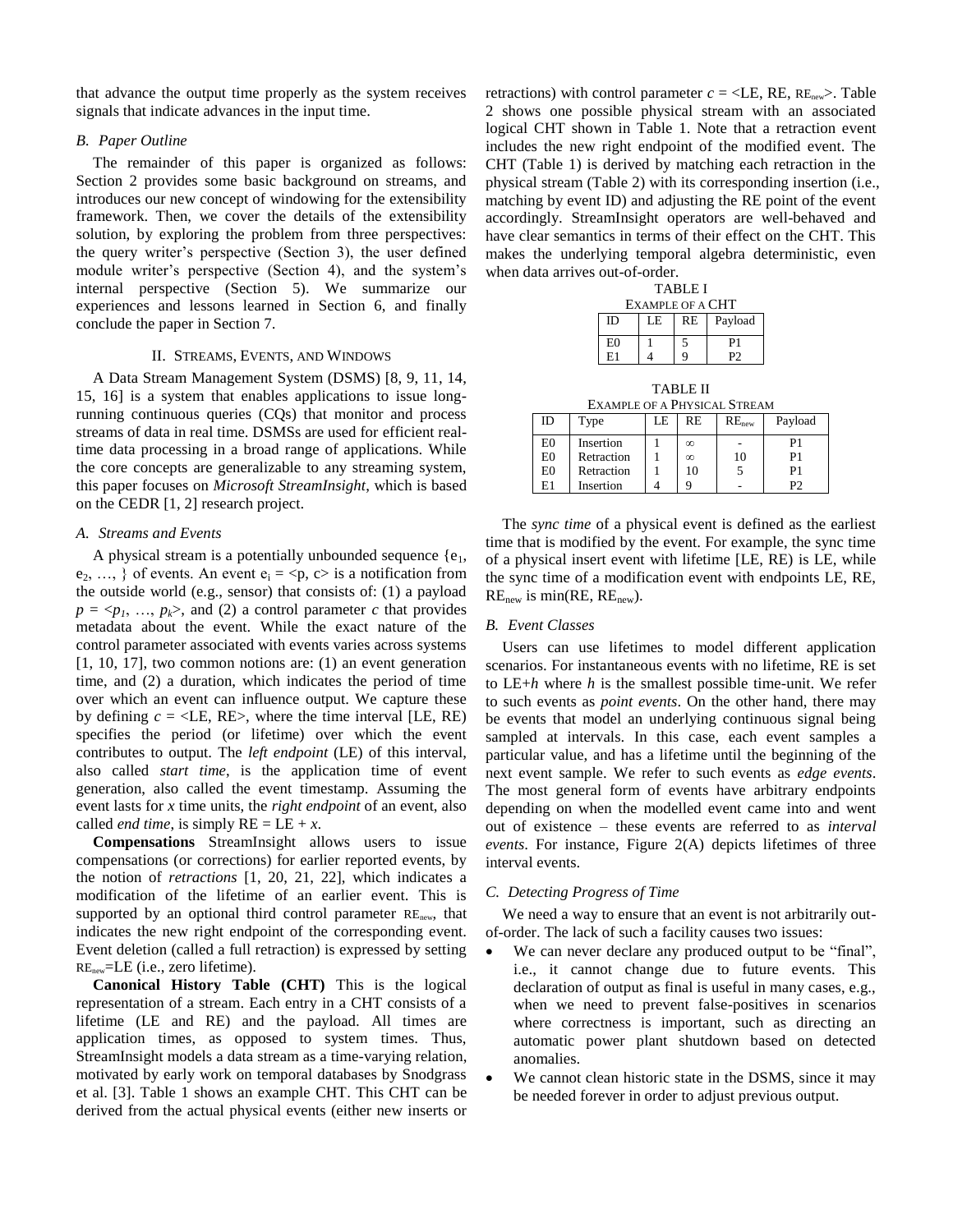To solve this problem, we need the notion of stream progress, which is realized using time-based punctuations [1, 4, 6]. A time-based punctuation is a special event that is used to indicate time progress. These punctuations are called Current Time Increments (or *CTIs*) in the terminology of StreamInsight. A CTI is associated with a timestamp *t* and indicates that there will be no future event in the stream that modifies any part of the time axis that is earlier than *t*. Note that we could still see retractions for events with LE less than t, as long as both RE and REnew are greater than or equal to *t*.

#### *D. Operator Types*

A streaming *continuous query* (*CQ*) consists of a tree of operators, each of which performs some transformation on its input streams and produces an output stream. There are two types of operators: *span-based* operators and *window-based* operators.

# *1) Span-based Operators*

A span-based operator accepts events from an input, performs some computation for each event, and produces output for that event with the same or possibly altered output event lifetime. For example, Filter (see Figure 2 (A)) is a span-based operator that selects events which satisfy certain specified conditions. The lifetime of the output event is equivalent to the entire "span" of the input event's lifetime.

# *2) Window-based Operators*

 $\overline{a}$ 

On the other hand, *aggregation operators* such as Count, Top-K, Sum, etc. work by reporting a result (or set of results) for every unique *window*. The result is computed using all events that belong to that window. Window-based operators in the StreamInsight extensibility framework use a novel notion of windows, which we discuss next.

#### *E. Imposing Windows on Event Streams*

The basic idea is that we achieve windowing by simply dividing the underlying time-axis into a set of possibly overlapping intervals, called *windows*. Events are assigned to windows based on a *"belongs-to"* condition. For example, in case of all our window types<sup>1</sup>, an event *belongs to* a window if and only if the event's lifetime overlaps with the window's interval (time span).

The desired operation (e.g., sum or count) is applied over every window (i.e., over the set of events belonging to that window) as time moves forward. The output of a window is the computation result of the operator over all events in that window, and has a lifetime that is usually equal to the window duration.

Interestingly, we will see in Section 3 that this core windowing technique can be used to express all common notions of windows, including sliding windows, hopping windows, and count-based windows, by simply varying how the time-axis is divided into intervals.



Figure 2. Span-based operators vs. window-based operators.

Figure 2 (B) illustrates the "Count" aggregate over a 5 second *tumbling window*. We see that a tumbling window is "simulated" by simply dividing the time interval into a consecutive sequence of disjoint intervals of equal width (the window length). One output event is produced for every unique window as shown, where the output is computed over all events whose lifetimes overlap with that window. Various types of windows supported by Microsoft StreamInsight are covered in detail in Section 3.

# III. THE QUERY WRITER'S PERSPECTIVE

As mentioned in Section 1, the central design goals for the query writer are ease-of-use and flexibility. Ease-of-use means that all UDM implementation details are hidden from the query writer. The query writer simply invokes a UDM by its name, possibly passing some initialization parameters if needed. Flexibility means that the query writer can control the UDM behavior via two parameters: (1) the window specification and (2) the input/output timestamping policy. This section covers the language surface area for the query writer to invoke UDMs, with particular focus on the window specification and the input/output timestamping policy parameters.

#### *A. The LINQ Surface Area for Extensibility*

On top of the streaming algebra, a suitable query language exposes the operator functionality to the user. A good declarative query language should be a concise, yet intuitive interface to the underlying algebra. In StreamInsight, the Language Integrated Query (LINQ) [5, 18] was chosen as approach to express CEP queries. LINQ is a uniform programming model for any kind of data that introduces queries as first class citizens in the Microsoft .NET framework. StreamInsight supports three fundamental types of userprovided extensions to the system – user-defined functions, user-defined aggregates, and user-defined operators. Based on the type of extension, UDMs surface either as method calls in the case of span-based stream operators, or as extension methods on windowed streams, in the case of window-based stream operators.

<sup>&</sup>lt;sup>1</sup> We will see in Section 3.2 that count-based windows have an added restriction beyond the overlap condition.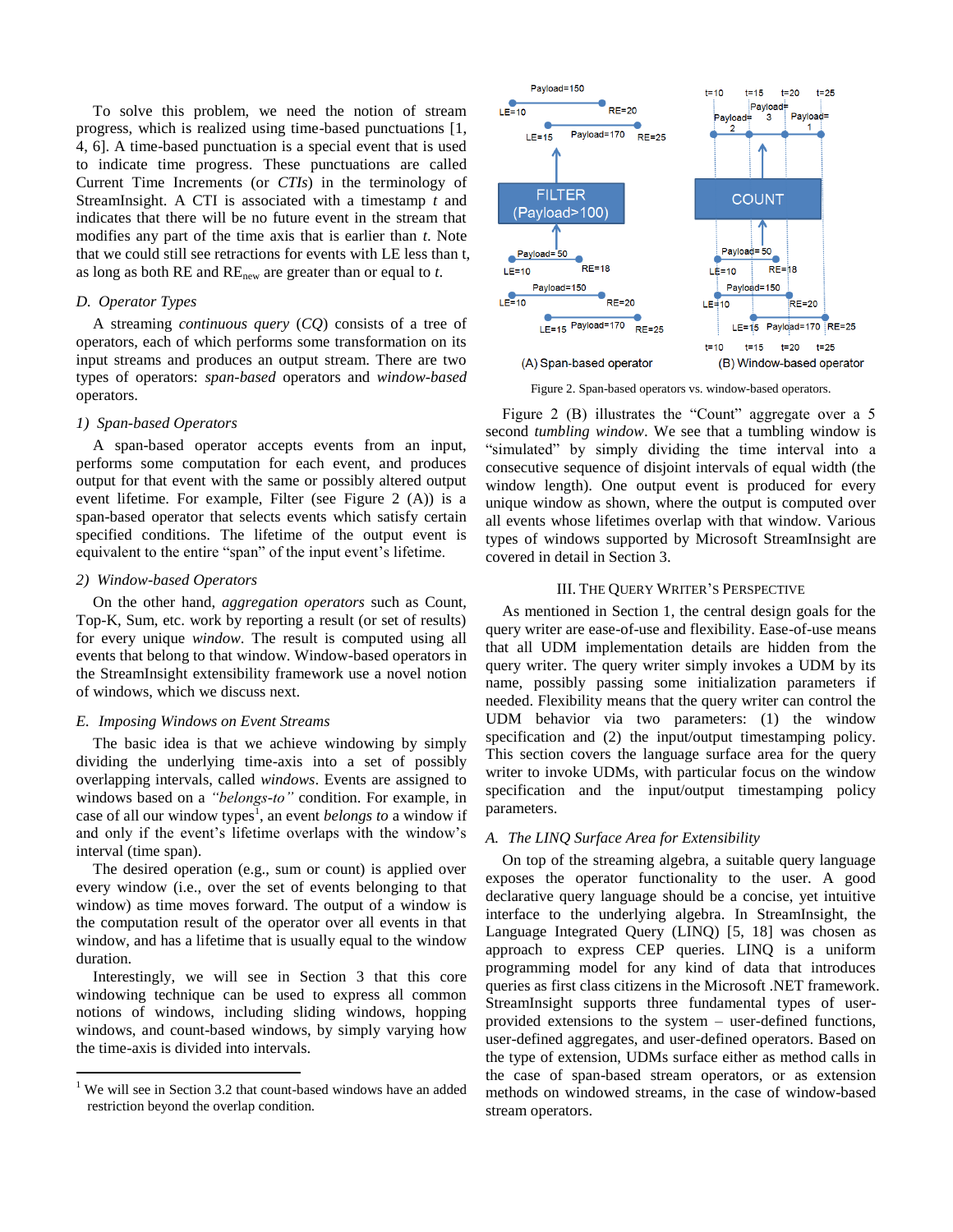*1) User-Defined Functions (UDFs)*: UDFs are method calls with arbitrary parameters and a single return value. By using UDFs, expressions of any complexity are possible. They can be used wherever ordinary expressions (span-based stream operators) occur: filter predicates, projections, join predicates, etc. The method call is evaluated for each event. A user-defined function must be compiled into an assembly that is accessible by the StreamInsight server process at runtime. The example below invokes the *valThreshold* UDF from the MyFunctions library. The UDF is executed for every event *e* in the stream and takes a single value as parameter (i.e., *e.id*).

```
var filtered = 
    from e in stream
    where e.value < MyFunctions.valThreshold(e.id)
    select e;
```
*2) User-Defined Aggregates (UDAs)*: A UDA is used on top of a window specification (e.g., hopping, snapshot, or count-based window) to aggregate the events contained in each window. At runtime, a UDA receives a set of events, representing the members of a single window, and produces the aggregation result value that maps to one of the StreamInsight primitive types (e.g., integer, float, string, etc). In the example below, the *median* UDA is invoked for every window *w* to compute the median of the payload field *e.val* over all events with lifetimes that overlap the window *w*.

var result = from w in s. HoppingWindow(...) select new {  $f1 = w.Median(e.val)$  }

*3) User-Defined Operators (UDOs)*: Similar to UDAs, UDOs are used on top of a window specification to process the events in each window. However, there are three differences between a UDA and a UDO. First, a UDA returns a value of a primitive type while a UDO returns an entire event payload with one or more field values. Second, a UDA return value that contributes to exactly one output event while a UDO generates zero or more events. Third, the UDO has the option to timestamp its output events. This type of UDO (described in Section 4) is called a *time-sensitive* operator. As an example, a pattern detection UDO may detect zero or more patterns of interest in a single window. The pattern detection UDO generates an output event for every detected pattern. Each output event may consist of one or more payload fields that describe the pattern. Moreover, the UDO decides on how to timestamp each output event. A user defined timestamping of the output becomes crucial in application scenarios where detected patters are not expected to last for the entire window duration. The following example shows how a query writer invokes a UDO.

```
var newstream =
    from w in inputStream.SnapshotWindow(...)
   select w.MyPatternDetectionUDO();
```
#### *B. The Window Specification*

The window specification defines the shape of the windows and, consequently, defines the event membership in each window. There are the four different supported window types in StreamInsight: hopping windows, tumbling windows, snapshot windows, and count-based windows.

*1) Hopping Windows*: Hopping windows divide the timeline into regular intervals, independently of event start or end times. Each hopping window is offset by a hop size w.r.t. the previous window. The window is defined by two time spans: the hop size *H* and the window size *S*. For every *H* time units, a new window of size *S* is created. Figure 3 shows a stream that contains three events: e1, e2, and e3. The vertical bars show a hopping window segmenting the timeline.



Figure 3: Hopping windows

*2) Tumbling Windows*: Figure 4 illustrates a special case of the hopping window where the hop size *H* equals the window size *S.* This special case of gapless and non-overlapping hopping window is called the *tumbling window*. Note that for both hopping and tumbling windows, if an event spans a window boundary, the event becomes a member in every window it overlaps. This is the case for events e1 and e2 in Figure 3.



Figure 4. Tumbling windows.

*3) Snapshot Windows*: Instead of a fixed grid along the timeline, snapshot windows are defined according to the start and end times of the events in the stream. The size and time period of the window is defined only by the events in the stream. A *snapshot* is defined as: the maximal time interval where no change is observed in the input. In other words, it is the maximal time interval that contains no event endpoints (*left endpoint* LE or *right endpoint* RE).

For each pair of consecutive event endpoints (LE or RE), a snapshot window is created. By this definition, all event endpoints fall on window boundaries and never in between. That is, snapshot windows divide the timeline according to all occurring changes in the input that are signaled by event endpoints.

Figure 5 shows a stream with three events: e1, e2, and e3. The vertical bars show the snapshot window boundaries that are defined by these events. Based on the start time and end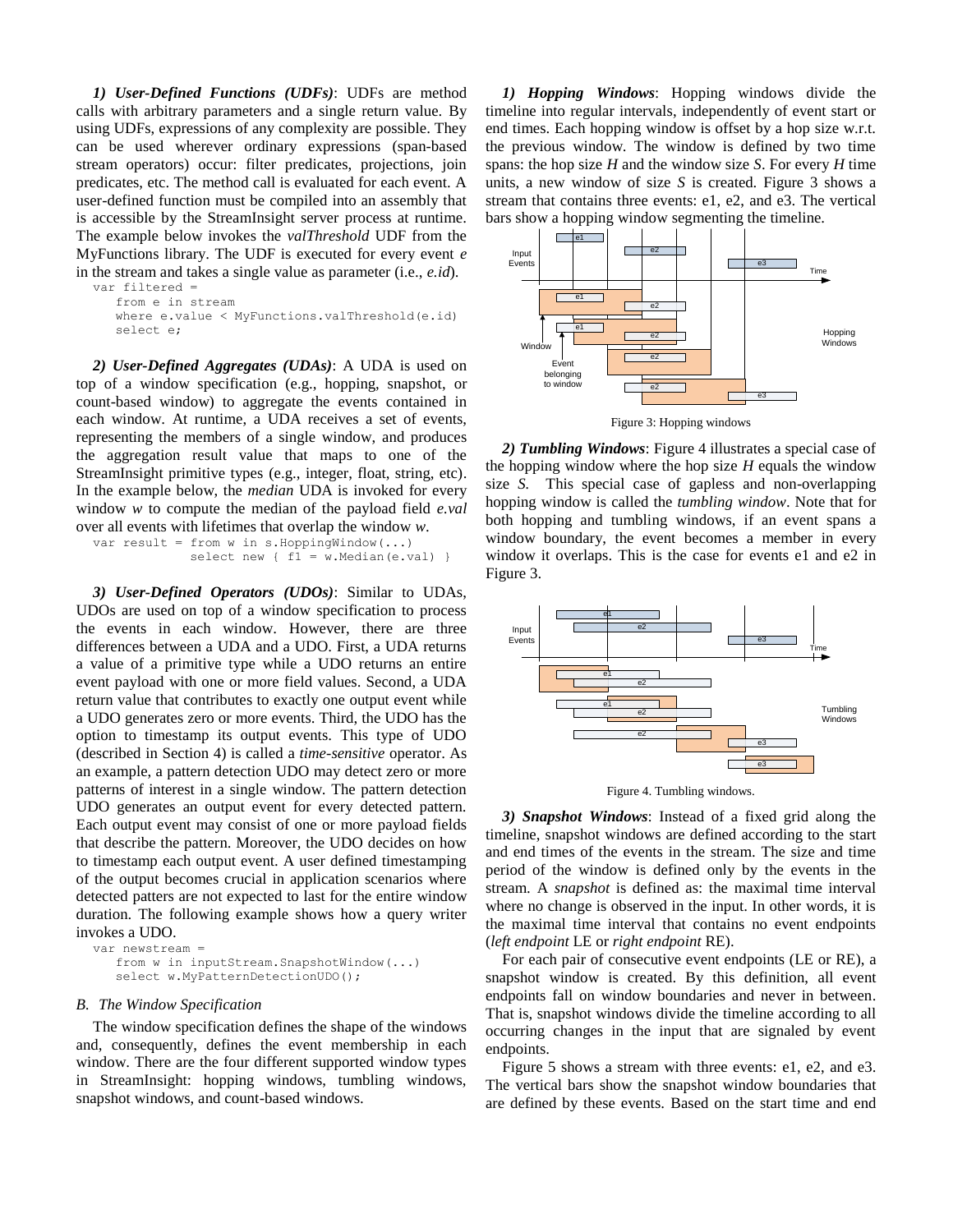time of events, only event e1 is in the first snapshot window. However, both events e1 and e2 are overlapping and, therefore, are included in the second window.



Figure 5. Snapshot windows.

*4) Count Windows*: A count window with a count of *N* is defined as the timespan that contains *N* consecutive event endpoints. Because StreamInsight supports multiple classes of events (point, interval, or edge as described in Section 2.2), there are two types of count windows supported over interval events. Count by start time windows span *N* event start times (LE). Here, an event *belongs to* a window if its LE is within the window. Similarly, Count by end time windows span *N* event end times (RE). In this case, an event *belongs to* a window if its RE is within the window. We explain the count by start times windows in this section and the generalization count by end time windows is straightforward. Count windows move along the timeline with each distinct event start time. Hence, each new event will cause the creation of a new count window that extends in the future to include *N* event start points in the window, as long as the there are *N* events in the future. If there are less than *N* events, no window is created. If each event on the timeline has a unique timestamp, the number of events in each such window is equal to *N*. In case of multiple events with the same event start time, the number of contained events can be higher than *N*.

Readers may wonder why we choose to count the number of start times instead of the number of events, to define count window. The main reason is that we want our windowing operation to be well-behaved and deterministic. In case we only wanted the most recent *N* events to form part of a window, there can be ambiguity regarding which events form part of the window, in case there are multiple events with the same left endpoint or start time (LE). Our definition of count windows fits well with our overlap-based window semantics, and is also compatible with our customer applications that require count windows.

Figure 5 shows an example count by start time window with *N*=2.



Figure 6. Count window that counts event by start times.

#### *C. The Clipping and Timestamping Policies*



Figure 7. Input clipping and output timestamping policies.

Refer to Figure 7. Apart from the definition of the window (hopping, tumbling, snapshot, or count window), the query author can influence (1) how the windowing operation affects the lifetimes of the input events that are contained in the window before they are passed to the window-based operation and (2) how the lifetimes of the operation's output events are to be adjusted. Both policies are specified by the query writer as part of the window operator to control or override the default timestamps of the input/output events of the window operations. These transformations are called *input clipping policy* and *output timestamping policy,* respectively.

## *1) Input Clipping Policy*

 $\overline{a}$ 

The input clipping policy adjusts the timestamps of the incoming events with respect to the window boundary. There are four clipping policies for input events:

- Left Clipping: Clips the event's left endpoint  $e_{\text{LE}}$  to the window left boundary  $w_{LE}$  if the event  $e$  starts before the window start time (i.e., if  $e_{\text{LE}} < w_{\text{LE}}$ , set  $e_{\text{LE}} = w_{\text{LE}}$ ).
- **Right Clipping**: Clips the event's right endpoint  $e_{RE}$  to the window right boundary  $w_{RE}$  if the event *e* ends after the window end time (i.e., if  $e_{RE} < w_{RE}$ , set  $e_{RE} = w_{RE}$ ).
- *Full Clipping*: Clips event from both sides by applying both left and right clipping policies.
- *No Clipping*: Events are sent to the UDM without being clipped.

As a consequence of such adjustments, any time-sensitive window operation<sup>2</sup> that takes into consideration the event timestamps while computing the output value is affected by the specified clipping policies. Figure 8 shows how events in a tumbling window are fully clipped to the windows.

The decision to clip an event with respect to the window boundary has to be based on the operator semantics. For example, a pattern operator that detects the pattern "A followed by B" requires the original event start times to reason about the chronological order of events, and hence cannot work with left clipping if it needs to be able to

 $2$  An example of time-sensitive user defined modules is given in Section 4.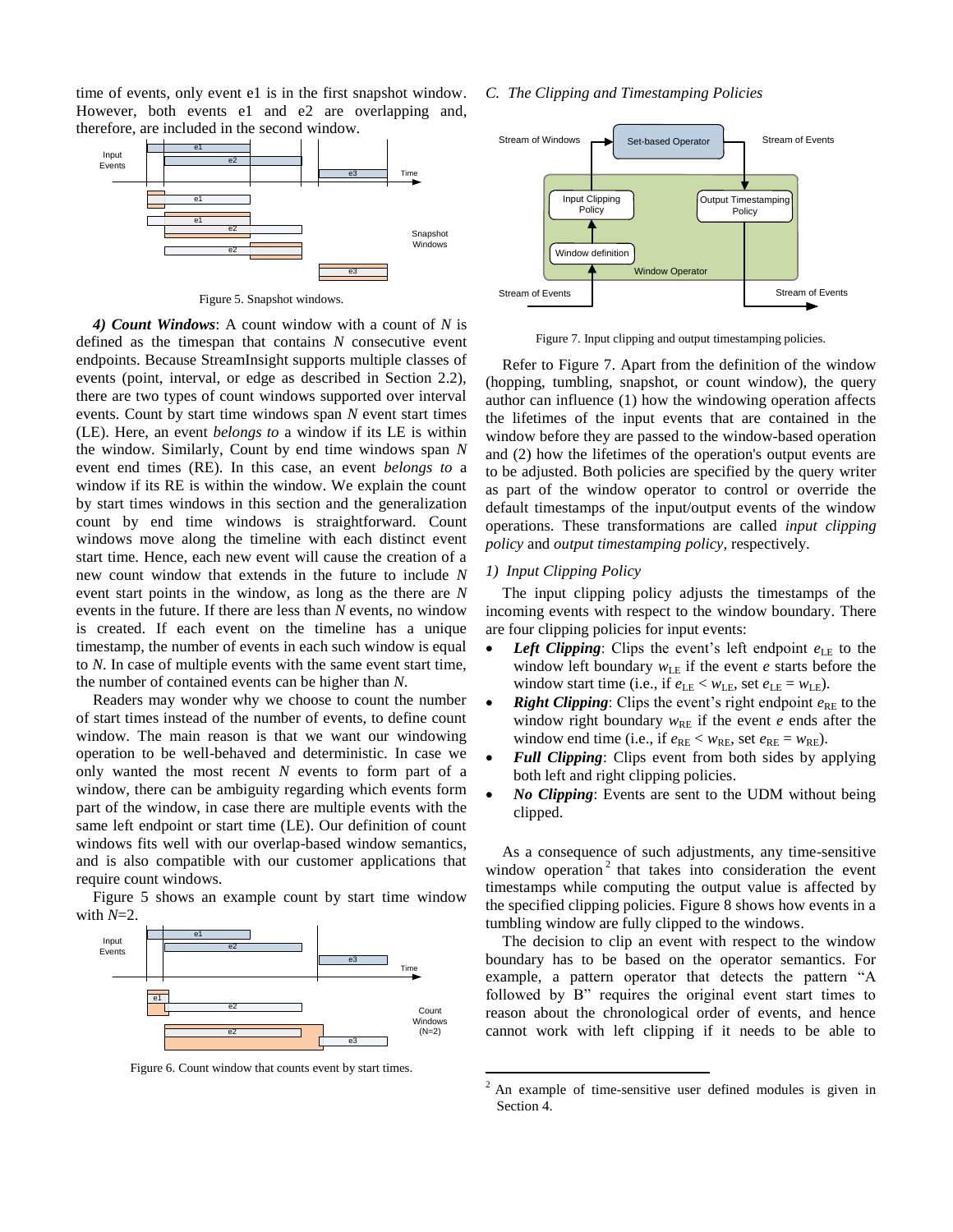incorporate the effect of overlapping events that start earlier that the left endpoint of the window.



Figure 8: Tumbling windows with fully clipped events.

Moreover, the right clipping policy has a crucial impact on the progress of output time and on the system resources. Hence, the clipping decision needs to be taken carefully by the query writer. To explain the effect of right clipping on the progress of output time, assume an event *e* that extends *t* time units after the window right endpoints (i.e.,  $e_{\text{RF}} = w_{\text{RF}} + t$ ). Because the output of the window *w* depends on the  $e_{R,E}$ , which extends t time units in the future, and because retractions are expected to change the event's  $e_{\text{RF}}$ , the system will not be able to finalize the window output until a *CTI* (Current Time Increment as explained in Section 2) is signaled t time units beyond the window  $w_{\text{RE}}$ . Although the system generates speculative output from window *w* as soon as an event that overlaps the window *w* is received, the system delays the propagation of the *CTI* signal to the output by *t* time units. Also, the memory resources taken by the window are not reclaimed till the *CTI* passes  $w_{RE}$  by  $t$  time units. Therefore, for workloads with long living events, right clipping is highly recommended for the liveliness and the memory demands of the system. We discuss liveliness and cleanup in detail in Section 5.

## *2) Output Timestamping Policy*

On the output side, the output timestamping policy decides on the default management of the event's timestamps and their lifetimes. The output of a window based operation is fed to the next operator in the query plan or directed to the consumer of the query output (if it is the last operator in the query plan). There are several possible output timestamping policies:

- Align events to the window boundaries. This policy is the only option for *time-insensitive* operations that do not timestamp their output events (this will be covered in Section 4). Also, it gives the query writer the ability to override the UDM timestamping policy and revert to a default timestamping policy.
- Keep the timestamps and lifetimes of output events unchanged. This policy applies only to time-sensitive UDMs that timestamp the output events. The only restriction on that policy is that a UDM is not allowed to generate an output event in the past ( $e<sub>LE</sub> < w<sub>LE</sub>$ ). Past output is vulnerable to cause *CTI* violation, that is, generate output after time progression guarantees has been established on the output.

 Clip the events to the window boundaries. This policy keeps the timestamps and lifetimes of output events as indicated by the UDM. However, if the event stretches beyond the window boundary, it gets clipped to the window boundary.

We discuss the effect of these timestamping policies on liveliness and state cleanup in detail in Section 5, and present a new policy that can achieve maximal liveliness by imposing a new restriction the lifetime of events produced by the UDM.

#### IV.THE UDM WRITER'S PERSPECTIVE

The extensibility framework has been designed with attention given to two classes of UDM writers. The first class represents a wide range of software vendors who are *not* trained to think under the data streaming model with its temporal dimension. Moreover, this class of UDM writers has developed libraries of UDMs over years of experience in their domain. The second class of UDM writers targets streamoriented applications where temporal attributes are first class citizens in their business logic.

The first class of users, call them *traditional users*, are interested in porting their logic from traditional databases to the streaming world with minimal efforts. According to the "portability and compatibility design principle" (refer to Section 1), StreamInsight conveniently accommodates that class of UDM writers through:

- Preserving a relational view of the data.
- Managing the temporal dimension on behalf of the UDM writer.
- Handling imperfect event delivery represented by late event arrivals on behalf of the UDM writer

The second class of users, call them *power users*, seeks full control over the temporal attributes of events as well as maximum achievable performance. According to the "powerful time management design principle" (as described in Section 1), StreamInsight conveniently accommodates that class of UDM writers through:

- Authorizing UDMs to read the temporal dimension of input events (LE and RE)
- Giving UDMs the ability to timestamp their output events.
- Supporting the incremental evaluation of output results.

From all three extensibility interfaces (UDFs, UDOs and UDAs), UDFs are the most straightforward to implement. A UDF is defined as a .NET method call with an arbitrary number of parameters. The UDF is a span-based operation that is evaluated for each event. For brevity, we focus our discussion in this section on UDOs and UDAs that are executed over a window-based model. As explained in Section 3, a UDO or UDA is called for each window at runtime.

To cover the two classes of users, StreamInsight requires the UDM writer to take two decisions in advance:

The first decision lets the UDM writer declares his model of thinking. StreamInsight supports two models of thinking: incremental and non-incremental models. Non-incremental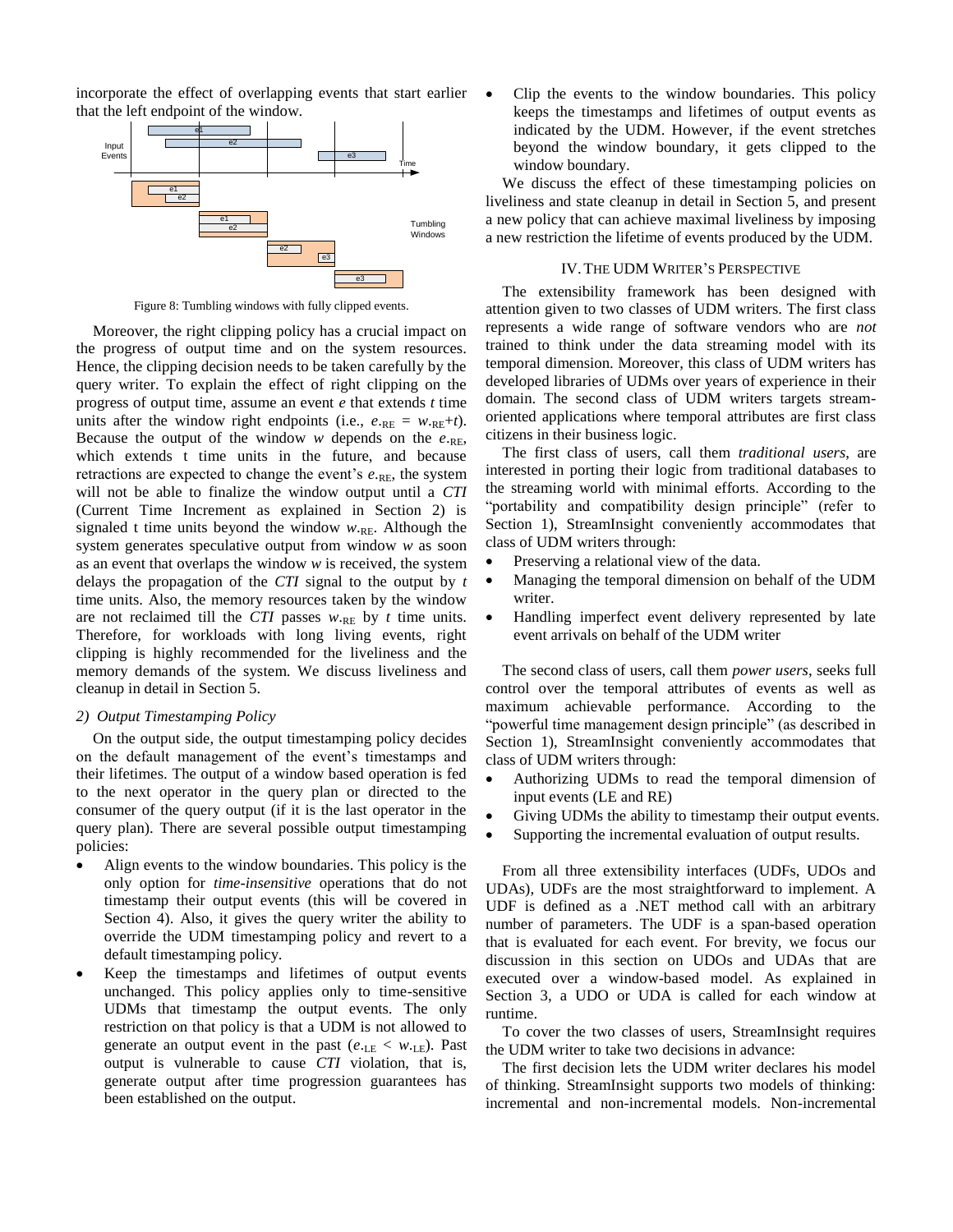model provides a relational view of the world to UDM writers while the incremental model provides the deltas or the changes in the input to the UDM since the UDM's last invocation. The second decision indicates whether the UDM is time sensitive or time insensitive. Time insensitive UDMs deal with *payloads*. However, time-sensitive UDMs handle *events* (i.e., payloads plus temporal attributes). Time sensitive UDMs read the temporal attributes of input events, reason about time, generate and timestamp output events.

In the following subsections, we describe non-incremental versus incremental UDMs as well as time sensitivity in UDMs.

#### *A. Non-incremental vs. Incremental UDMs*

## *1) Non-Incremental UDMs*

A UDA/UDO can be implemented as a non-incremental operation. The engine passes a list (or *IEnumerable* according to the .NET framework terminology, or a table in the relational database terminology) of all events that overlap the window to the UDM. Thus, according to the portability and compatibility design principle, the UDM writer adopts a relational viewpoint towards the set of input events and defines the operation on the set in a declarative way. Figure 9 illustrates that a UDM writer is expected to implement a single method, called *ComputeResult*. The *ComputeResult* method accepts an IEnumerable of payloads (in case of timeinsensitive UDM) or an IEnumerable of events (in case of time-sensitive UDM). The *ComputeResult* method performs the computation on the given input and generates a scalar field value (in case of a UDA), an IEnumerable of payloads (in case of time-insensitive UDO), or an IEnumerable of events (in case of time-sensitive UDO). Note that the UDM writer deals with payloads or events (payloads plus temporal attributes). The UDM writer does not have to worry about imperfections in event delivery. Section 5 (Systems Internals) provides the details on how the underlying framework invokes the UDM as many time as the number of windows and as many time as needed to process insertions and retractions.



Figure 9. Non-incremental UDMs.

# *2) Incremental UDMs*

In order to tap the full benefit of a streaming system, we need a mechanism to allow advanced UDM writers to express *incremental* computations, such that the framework maintains a state per window that is updated incrementally with the arrival of every insertion or deletion event. Figure 10 shows that the UDM writer is expected to implement three methods. The *AddEventToState* takes as input the state of a window and the set of *delta* events that overlap that window. *Delta* events are the events that have arrived to the system and overlap window *w* since the last invocation of the UDM over window *w*. The *AddEventToState* incrementally updates the state of the window to reflect the effect of adding the delta events to the state. Similarly, the *RemoveEventToState* incrementally updates the state of the window to reflect the effect of removing the delta events on the state. The UDM writer also implements the *ComputeResult* method that computes the output given the window state as input. Based on the incoming insertion, retractions and *CTIs*, the underlying extensibility framework (as explained in Section 5) invokes the UDM methods to incrementally maintain a per-window state and to generate the proper insertions and retraction to the output.



Figure 10. Incremental UDMs.

#### *B. Time Sensitivity in UDMs*

#### *1) Time-Insensitive UDMs*

Time insensitive UDMs do not consider the temporal dimension while computing the result. Many time-insensitive UDMs have been written over the years for traditional databases. These UDMs are still of value and are expected to be executed on sets of event payloads in the streaming domain.

# *2) Time-Sensitive UDMs*

Time sensitive UDMs are classified into two groups: the first group of time-sensitive UDMs is concerned about the input's temporal attributes. The input's temporal attributes are (1) lifetime of input events and (2) the duration of the window that contains the set of input events, i.e., the window descriptor. The second group of time-sensitive UDMs is concerned with the output's temporal attributes, that is, the timestamps of the output events. The two groups are not mutually exclusive. Some UDMs read the input temporal attributes and generate the timestamps of the output events according to the UDM logic.

#### *C. Example End-to-End UDM Development*

In this subsection, we provide an example of a simple timeinsensitive user defined aggregate (*MyAverage*). Then, we leverage the aggregate with reasoning about the temporal dimensions to provide a time-weighted average version of the aggregate (*MyTimeWeightAverage*). *MyTimeWeightAverage* adjusts the contribution of each element to the computed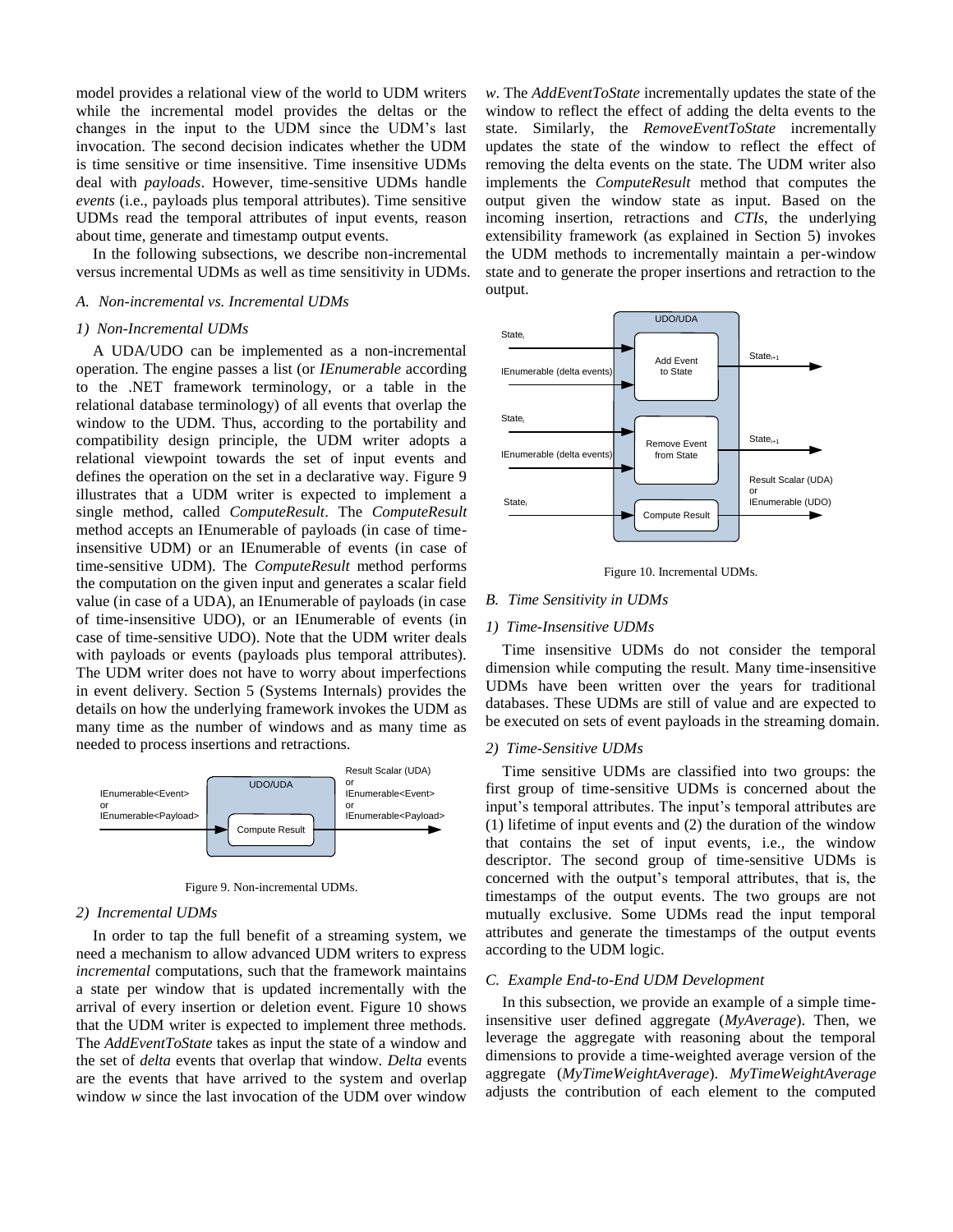overage by the event's lifetime compared to the entire window duration.

*Example*. The following code snippet shows how a simple time-insensitive aggregate (*MyAverage*) that computes the average over a given payload field. *MyAverage* does not reason about temporal properties of incoming events. *MyAverage* derives from the *CepAggregate* base class, which is a system-provided base class, and declares the input and output types to be of double data type. *MyAverage.GenerateOutput* method accepts an IEnumerable of payloads that are of type double and returns the average as single value of type double that represents the average over the given IEnumerable of payloads.

```
public class MyAverage : 
              CepAggregate<double, double>
{
     public override double
     ComputeResult(IEnumerable<double> payloads)
     {
         return events.Sum() / events.Count();
     }
}
```
In order to integrate the user-defined aggregate into the LINQ development experience for the query writer, an extension method needs to be defined:

```
static public class UDAExtensionMethods
{
     [CepUserDefinedAggregate(typeof(MyAverage))]
     public static double
     MyAverage(this CepWindow<T> window,
             Expression<Func<T, double>> map)
\{\} throw CepUtility.DoNotCall();
     }
}
```
As shown in this example, the extension method serves the purpose of associating the aggregate definition with a LINQ extension method signature. The extension method is never actually executed but is used by the LINQ provider to insert the proper method call into the runtime query plan. The signature of the extension method includes an expression that is used by the query writer to map the stream's input event type to the UDM expected input data type. Note that UDMs are pre-packed modules that operate on payload of type *T*. The mapping expression bridges the gap between the incoming events' schema and the UDM expected payload type *T*. In the above example, the mapping expression is expected to pick a payload field of type double from the input event schema.

In contrast to time insensitive UDMs, a time-weighted average is a time-sensitive aggregate that reasons about the event lifetimes w.r.t. the window time span:

```
public class MyTimeWeightedAverage : 
      CepTimeSensitiveAggregate<double, double>
{
     public override double 
    ComputeResult(
        IEnumerable<IntervalEvent<double>> events, 
        WindowDescriptor windowDescriptor)
     {
        double avg = 0; foreach (IntervalEvent<double>
                   intervalEvent in events)
```

```
 {
             avg += intervalEvent.Payload * 
                  (intervalEvent.EndTime– 
                  intervalEvent.StartTime).Ticks;
 }
         return avg / (windowDescriptor.EndTime –
                 windowDescriptor.StartTime).Ticks;
    }
```
*MyTimeWeightAverage* class derives from the CepTimeSensitiveAggregate base class that is provided by the system to declare the time sensitivity of the UDM. As shown by the above code snippet, *MyTimeWeightAverage* reads the window's temporal properties (*windowDescriptor.StartTime* and *windowDescriptor.EndTime*) as well as the input event life times (*intervalEvent.StartTime* and *intervalEvent.EndTime*). Note that time sensitive UDMs have the option to timestamp their output event. If the UDM does not timestamp the output, the output events are by default timestamped with the entire window duration timestamps  $(e_{\text{LE}})$ = *windowDescriptor.StartTime* and e.<sub>RE</sub> = windowDescriptor*.EndTime*).

## V. SYSTEM INTERNALS

We now discuss the system internals for UDMs, i.e., we discuss how StreamInsight efficiently handles incoming events (insertions and retractions) and windows internally, in order to invoke the appropriate API calls for the UDMs and produce output events. UDFs are easy to handle; for each incoming event, the system first evaluates each UDF input parameter from the event content, and then invokes the userdefined function. The result of the user-defined function is returned back to the system to continue normal processing of the remainder of the plan. We focus on UDOs/UDAs in the rest of this section.

## *A. Invoking User APIs*

}

The system accumulates a set of events for a window and invokes the appropriate user API call, optionally modifying the lifetimes of the event(s) sent to the UDO based on a userspecified *input clipping policy* (see Section 3.3.1). The UDO produces a set of results. There are two possible modes:

If the user is using the time-insensitive API, they return a set of payloads, and the UDO adds timestamps to the rows in order to convert them into events. Timestamp addition is based on the *output timestamping policy* (see Section 3.3.2), which may be specified by the user. The only option for timeinsensitive UDOs is to set the output lifetime equal to the window lifetime.

If the user is using a time-sensitive API, they return events with timestamps directly to the system. The UDO may specify an *output timestamping policy* that adjusts or restricts the possible lifetimes that the UDO can assign to its output events.

#### *B. Definitions*

Recall that each unique window W corresponds to a time interval, with left and right endpoints (W.LE and W.RE). The window is associated with all events whose lifetimes overlap the interval [W.LE, W.RE). We define the current *watermark*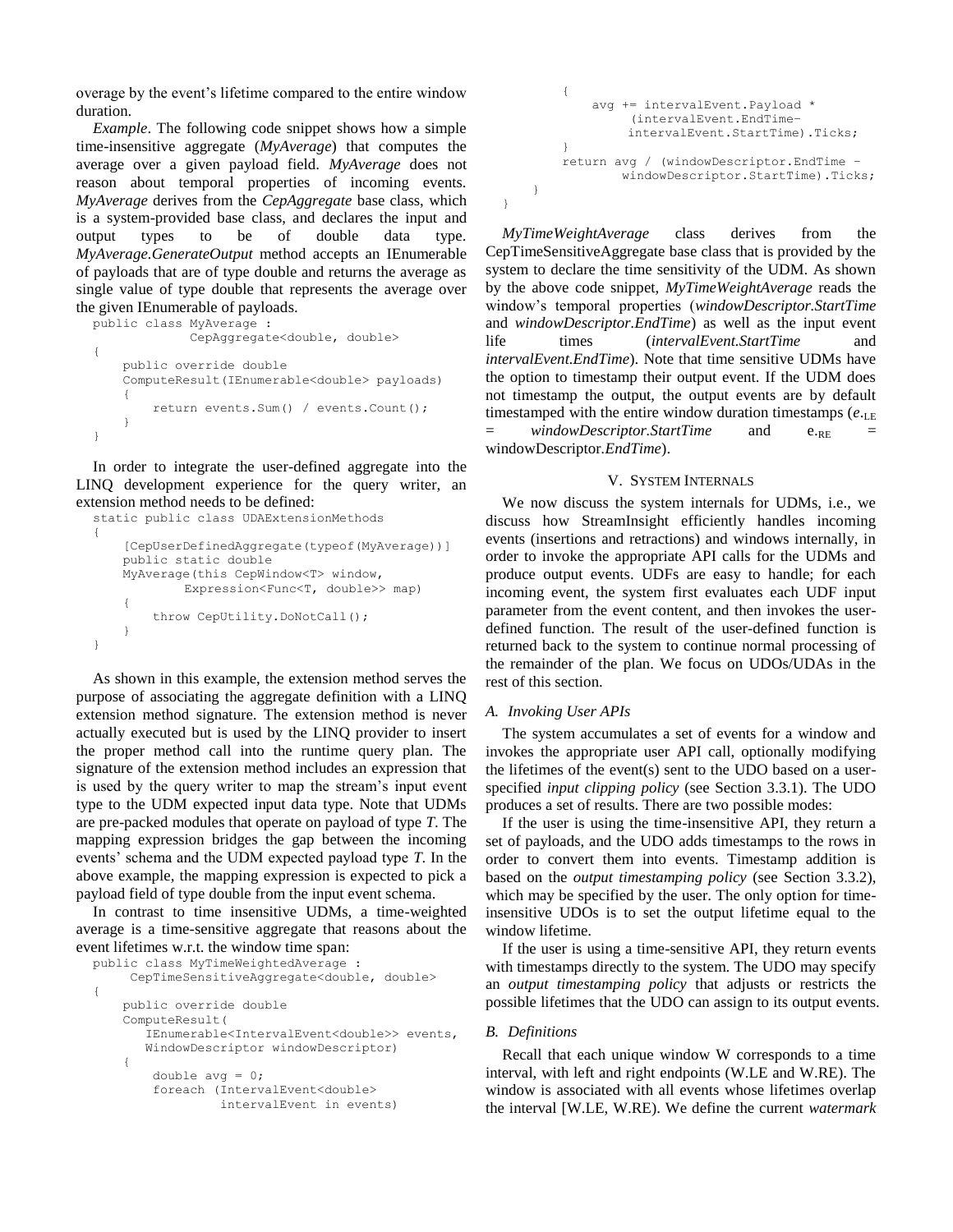*m* as the maximum of (1) the latest received CTI and (2) the maximum LE across all received events.

We say that a window is *closed* if no future event can affect (overlap) that window. This is determined based on received CTIs which prevent events from occurring arbitrarily in the past. Otherwise, the window is said to be *active*.

## *C. Data Structures*

Our algorithms maintain the invariant that output is produced for all non-empty windows that do not overlap the interval  $[m, \infty)$ . CTI handling is discussed in Section 5.5.

Refer to Figure 11. We maintain two data structures in the system:

*WindowIndex*: This data structure tracks all active windows in the system. It is organized as a red-black tree, with one entry for each unique window (the window could be of any type as described in Section 3). Each entry for window W is indexed W.LE. Each window entry contains (1) *W.#endpts*, the number of event endpoints within the window and (2) *W.#events*, the number of events that overlap the window.

*EventIndex*: This data structure tracks all active events (i.e., events that have not been cleanup up by CTIs). It is organized as a two-layer red-black tree, where the first layer indexes events by RE and the second layer indexes events by LE. Note that we could also use an *interval tree* to replace this data structure.



Figure 11: WindowIndex and EventIndex data structures.

#### *D. Non-incremental UDOs*

At an abstract level, the algorithms for both incremental and non-incremental UDOs have four phases:

Determine which existing windows are affected as a result of the incoming event.

Issue retractions for affected windows to delete the older output produced for those windows

Update data structures, to take the incoming event into account. This can cause new windows to be created or existing windows to be deleted or merged.

Issue new events as output, for all affected windows (after the data structure is updated).

**Determine Affected Windows** When a new event e arrives at the operator, we first determine which windows are *affected* by the insertion, i.e., their event set membership would change as a result of the insertion. In case of an insertion, this is exactly all windows whose lifetimes overlap [e.LE, e.RE). In case the event is a lifetime modification, the set of affected windows is determined only based on the windows that overlap the changed part of the event lifetime which is  $[\text{min}(RE, RE_{new}), \text{max}(RE, RE_{new})$ ). Note that in case of count windows, we perform post-filtering to ensure that our modified belongs-to relation is satisfied.

**Issue Full Retractions** For each affected window W, we use EventIndex to retrieve all (old) events that overlap [W.LE, W.RE). Finally, the user API is invoked for the window (with the old event set), to produce a set of events. The system issues *full retractions* for all these events.

Note that the interface between the system and the UDO is stateless, hence we needed to invoke the UDO again to determine what events it produced earlier, so that those events can be retracted appropriately. Thus, a UDO needs to ensure that it is *deterministic*, i.e., two invocations of the API with the same input will cause the same output to be produced.

**Update Data Structures** Next, we update WindowIndex to take the newly inserted event into account. This may cause a new window to be created or existing windows to be split. Further, the counters W.#endpts and W.#events are updated. In case of a lifetime modification event, W.#endpts may become 0 for any window W; as a result, the window W is deleted. An event lifetime modification can cause existing windows to be merged or deleted. We finally insert event e into EventIndex to complete updating data structures.

**Produce Output Events** Finally, for every new window affected by the event, we again invoke the user API to produce a set of events. These are output directly to the enduser as insert events. We follow *empty preserving semantics*, where a window that contains no overlapping events (i.e., W.#events=0) does not produce any ouput by default.

#### *E. Incremental UDOs*

An incremental UDO exposes an API that allows incremental operations over a pre-defined *operator state*. The system maintains the state for each window (as an opaque object) on behalf of the UDO. Thus, each entry in WindowIndex maintains window state as an additional piece of information.

The algorithms are similar to the non-incremental case, with some modifications as follows. When an event arrives at the operator, for each affected window, we invoke the UDO with the old state (instead of the entire set of old events) to produce the set of events to be fully retracted. After updating the data structures as before, we invoke the UDO for each affected window, by passing it the old state and the new event – the UDO processes this input incrementally and returns the new state and output events/payloads. WindowIndex is updated with the new state, and the events/payloads are processed as before.

*F. CTI Handling*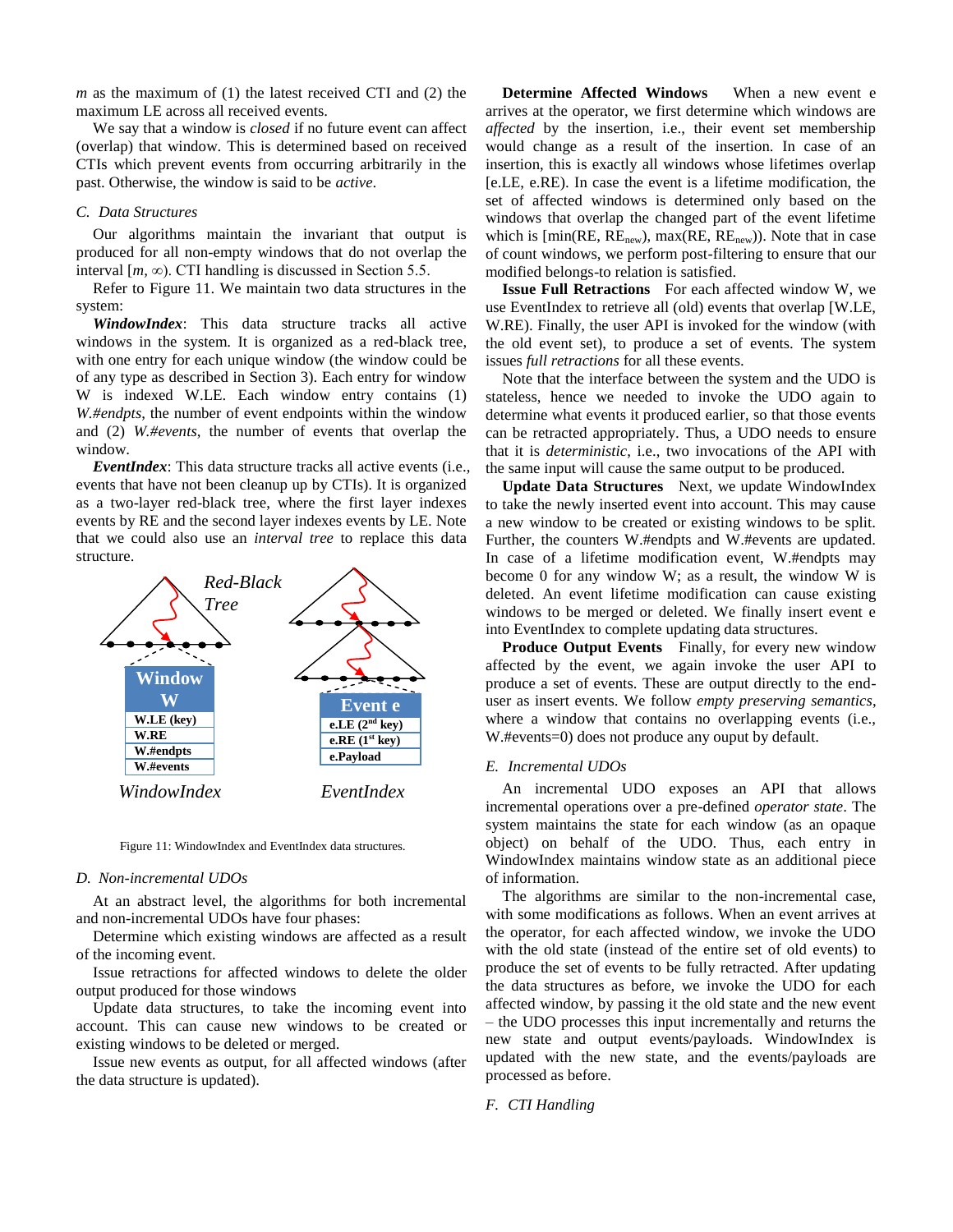CTIs (punctuations) are used by the system to produce output (if the CTI increases the current watermark) as well as to clean up operator state in the data structures.

## *1) UDO Liveliness with CTIs*

In the most general form time-sensitive UDOs with no restrictions on the lifetime of events produced by the UDO, we can *never* issue CTIs as output because any window could potentially produce an output event with LE=∞. Since this is unacceptable, we now propose specific restrictions on UDOs that can improve liveliness.

As a first step, assume that we enforce the following restriction on output intervals: a time-sensitive UDO invoked for window W may produce an event e only if  $e$ .LE  $\geq$  W.LE. In other words, the output timestamp must be within or after the current window. We refer to this particular *output timestamping property* as *WindowBasedOutputInterval*. Recall from Section 3.3.2 that we can enforce this policy by clipping output event lifetime to the window boundaries. This restriction gives us a limited amount of liveliness. Specifically, let c be the latest CTI received on the operator's input. Let W be the earliest window associated with an event  $e_1$  such that  $e_1$ .RE $\gtrsim$ . With only the above restriction, when we use a timesensitive UDO, we will never be able to issue an output CTI with timestamp  $>$  W.LE. To see why, note that since we have a CTI only until timestamp c,  $e_1$  can still change in the future, i.e., its RE can increase to a larger value. This change to  $e_1$ results in a change to the set of events in W, and causes W to be recomputed, potentially producing an output event with timestamp W.LE.

In the special case of a window W having an event with infinite lifetime, we can never issue a CTI beyond W.LE. To remedy this, a further improvement to liveliness is possible by setting the *input clipping policy* (see Section 3.3.1) such that the RE of events belonging to a window W are clipped to W.RE before being sent to the UDO. For many UDOs such as time-weighted average, this is an acceptable restriction because they do not care about the actual RE of the event if the event RE is beyond W.RE. Under this clipping policy, we can propagate a CTI until W.RE, where W is the latest window such that  $c \geq W.RE$ . To see why this is the case, we note that the clipped version of events belonging to window W (or earlier) can never change because the CTI has moved beyond W.RE.

**Improving Liveliness Further** Even with the above improvement, there is no guarantee that when new a CTI is received, a new output CTI with the increased timestamp will be output in response. We fix this problem by defining a new *output timestamping policy* called *TimeBoundOutputInterval*. The basic idea is that given a window W into which a physical event e (insertion or retraction) is being incorporated, the output event(s) produced by the UDO in response to that event are constrained to have  $LE \geq$  sync time of e (see Section 2.1) for the definition of sync time). Most common UDOs including time-weighted average, pattern matching, traditional aggregates, and top-k are *time-bound*, i.e., they adhere to the *TimeBoundOutputInterval* restriction. It is easy to see that with this restriction, we can propagate CTIs with maximal liveliness, i.e., whenever there is an incoming CTI with timestamp c, we can produce an output CTI with timestamp c.

# *2) Internal State Cleanup using CTIs*

Beyond ensuring liveliness, an important use of CTIs is state cleanup. We need to get rid of old entries from our data structures as soon as they are not needed, so that memory is freed up for new events and other operators in the system.

When we receive a CTI with timestamp c, we prune WindowIndex to get rid of *closed windows*, i.e., windows that will never be required by the system in the future. The process is identical for incremental and non-incremental UDOs. There are three cases:

If the UDO is time-insensitive, we can delete a window W as soon as W.R.E  $\leq$  c. This is because future lifetime modifications of events in this window are guaranteed not to affect this window.

If the UDO is time-sensitive with no input event clipping, we can prune WindowIndex by deleting all windows W that are closed, i.e., every event e belonging to W has  $e$ .RE  $\leq$  c. This is a necessary condition because any future event lifetime modification could change the window definition, causing this window to be re-computed. This requirement can cause windows to be alive for a long time if events have long lifetimes. We can alleviate this problem by specifying the input event clipping policy, as described next.

If the UDO is time-sensitive with input event clipping, i.e., we clip the RE of input events to the window boundary, we can delete a window as soon as W.RE  $\leq$  c. This is possible because in this case, even if an event lifetime changes, its clipped version that lies within W will not change, and hence W will not require re-computation.

We also have to delete events (and corresponding entries) from the EventIndex that are no longer required. Deletion of events is simple: we delete all events that belong only to closed windows (see above for what constitutes a closed window under various circumstances).

## VI.EXPERIENCES AND LESSONS LEARNED

We have implemented and deployed the extensibility framework in Microsoft StreamInsight, and have received valuable feedback from our customers. In this section, we summarize our experiences and user-feedback received during this process of extending a complex event processing system with powerful yet easy-to-use user-defined capabilities.

# *A. Temporal Algebra*

StreamInsight is based on a clean well-defined and deterministic temporal algebra and operator semantics. Our past experience has shown that clean semantics, which are a cornerstone of traditional databases and relational algebra, are necessary for meaningful operator composability, repeatable behavior, query debuggability, and cost-based query optimization. This foundation helped in building a clean extensibility solution without making operational decisions. Our algebra helped clearly understand and control the implications of physical effects such as CTIs, disorder, retractions, etc. and tackle the core underlying issues behind